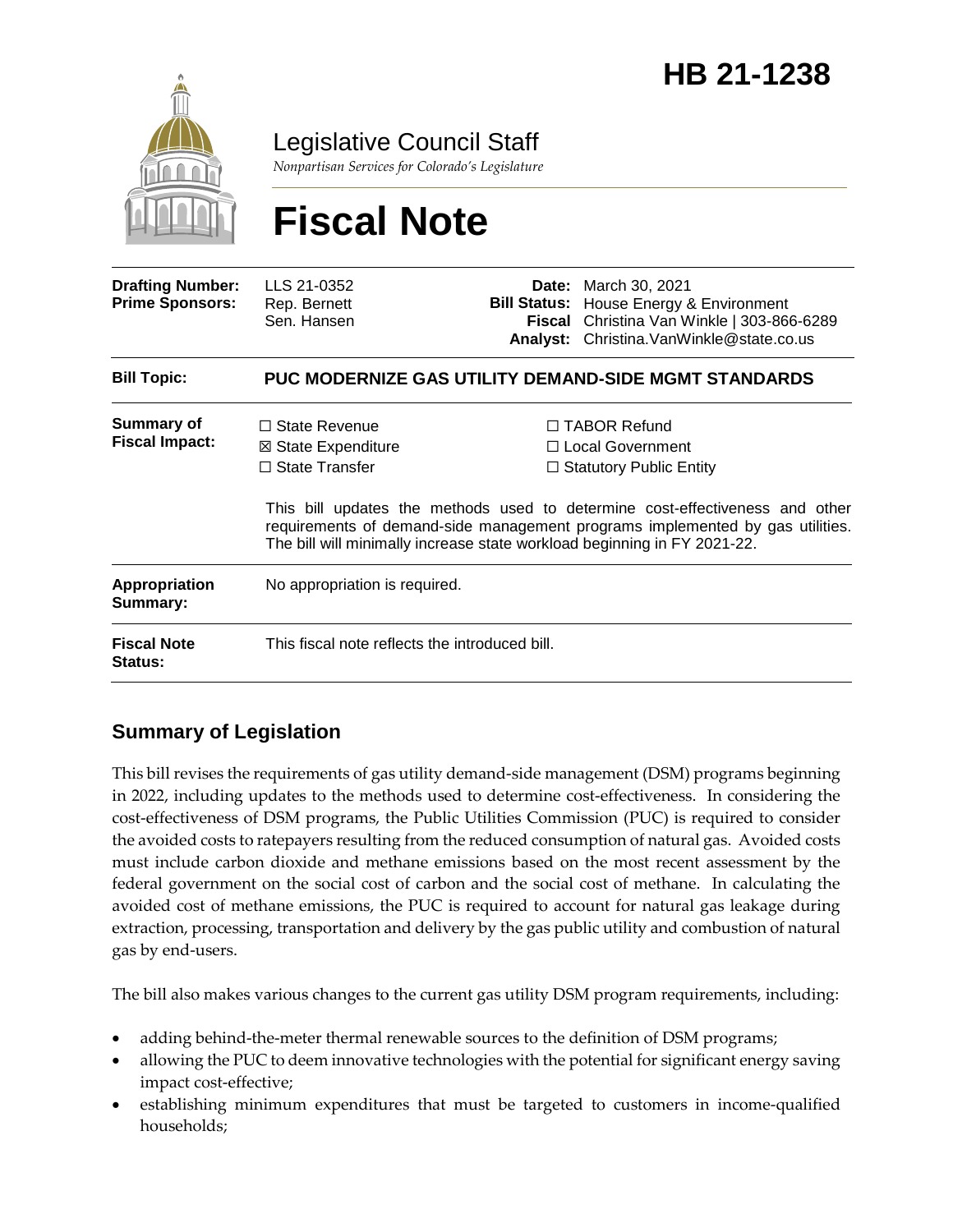Page 2

- revising expenditure target requirements; and
- adding savings targets and budget control mechanisms to the approval process for gas DSM programs, aligned with the existing process that applies to electric DSM programs.

#### **Background**

Demand-side management programs aim to reduce end-use natural gas consumption in a cost effective manner, and are defined in statute as programs that support energy efficiency, conservation, and load management. This bill adds behind-the-meter thermal renewable sources to that definition.

Under current law, a utility's annual expenditure target for DSM programs must be equal to at least 0.5 percent of total revenues from its sales customers in the prior year. This bill revises that requirement by directing the PUC adopt an estimated budget for DSM program that is commensurate with the energy savings targets established by the commission, which must be consistent with achieving the greenhouse gas reduction targets.

Finally, current PUC rules consider avoided greenhouse gas emissions to be a non-energy benefit of gas utility DSM programs. This benefit is incorporated into the cost-effectiveness of a gas utility DSM portfolio by multiplying the initial total resource cost ratio, which excludes consideration of avoided emissions and other societal benefits, by 1.05 to reflect the value of the avoided emissions and other societal benefits. This bill requires gas utilities to use the social cost of carbon and social cost of methane developed by the federal government to account for the non-energy benefits of gas DSM programs.

#### **State Expenditures**

This bill will minimally increase workload in the Department of Regulatory Agencies and the Department of Public Health and Environment beginning in FY 2021-22.

**Public Utilities Commission**. The bill's specified commencement date of 2022 is consistent with or near the time when gas utilities will be filing their DSM plans with the PUC. As a result, the changes proposed in this bill can be incorporated into the regular filing deadline for gas utility DSM plans. This bill will require modifications to the commission's current rules for gas DSM, but these changes can be incorporated into rules in the ordinary course of business.

**Department of Public Health and Environment**. The bill requires the PUC to collaborate with the Air Quality Control Commission (AQCC) to ensure emissions reductions through gas DMS programs are accounted for in meeting the state's greenhouse gas reduction goals. The AQCC can accomplish this workload within existing staffing resources.

#### **Effective Date**

The bill takes effect upon signature of the Governor, or upon becoming law without his signature.